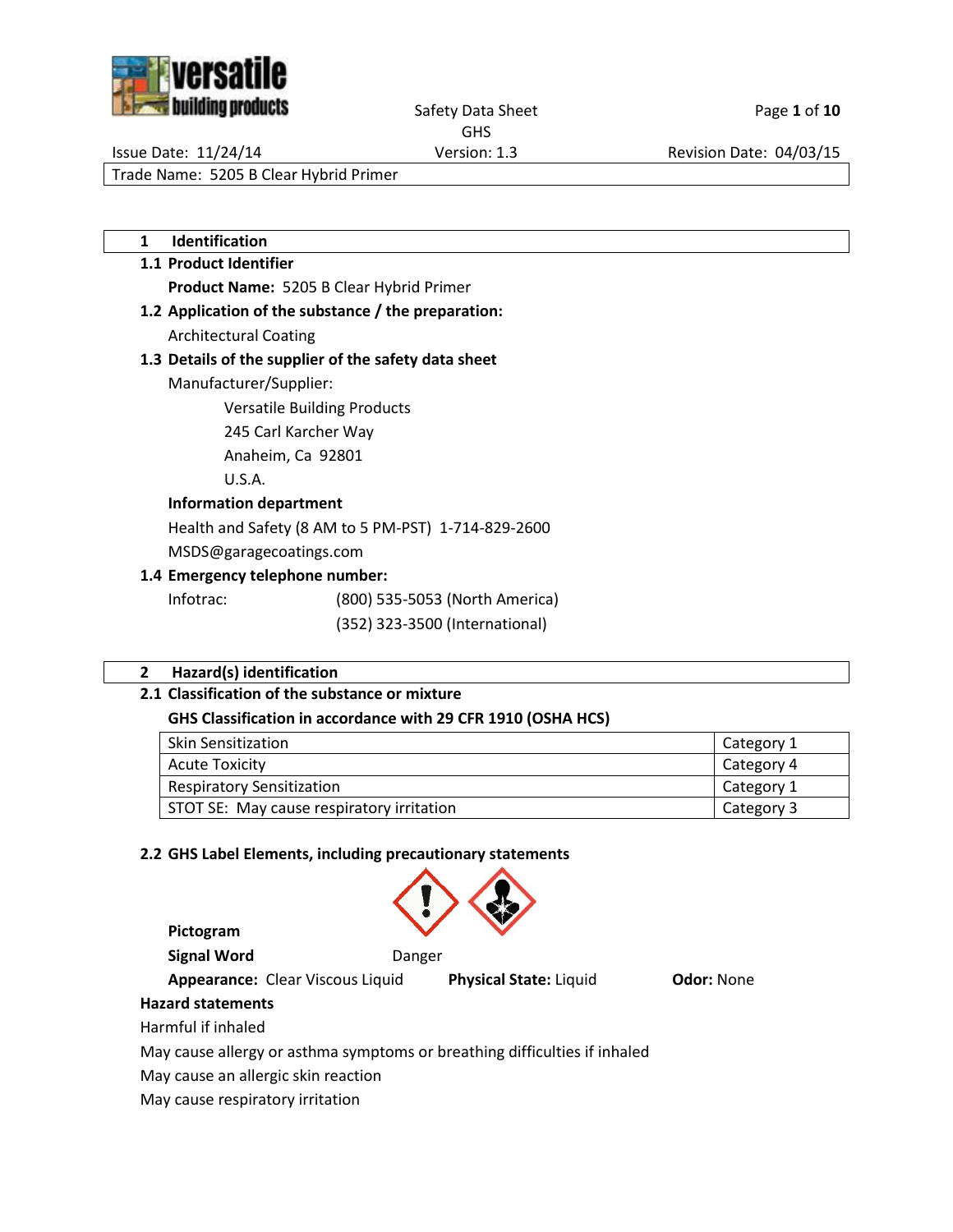

Safety Data Sheet Page 2 of 10

GHS

Issue Date: 11/24/14 Version: 1.3 Revision Date: 04/03/15

Trade Name: 5205 B Clear Hybrid Primer

## **Precautionary statement(s) - Prevention**

Avoid breathing dust/fume/gas/mist/vapours/spray Wash hands thoroughly after handling Wear protective gloves/protective clothing/eye protection/face protection

## **Precautionary statement(s) - Response**

IF SWALLOWED: rinse mouth. Do NOT induce vomiting.

IF ON SKIN (or hair): Remove/ Take off immediately all contaminated clothing. Rinse skin with water/ shower.

IF INHALED: Remove victim to fresh air and keep at rest in a position comfortable for breathing. IF IN EYES: Rinse cautiously with water for several minutes. Remove contact lenses, if present and easy to do. Continue rinsing.

Call a POISON CENTER or doctor/ physician if you feel unwell.

If skin irritation or rash occurs: Get medical advice/ attention.

Take off contaminated clothing and wash before reuse.

In case of fire: Use dry sand, dry chemical or alcohol-resistant foam for extinction. Collect spillage.

## **Precautionary statement(s) - Storage**

Store in a well-ventilated place. Keep container tightly closed.

## **Precautionary statement(s) - Disposal**

Disposal of contents/container to be specified in accordance with regulations.

## **2.3 Hazards not otherwise classified (HNOC) or not covered by GHS –**

Severe eye irritant Severe respiratory irritant May cause sensitization by skin contact

## **3 Composition/information on ingredients**

## **3.1 Mixtures**

| Chemical Name                                         | CAS Number | %            |
|-------------------------------------------------------|------------|--------------|
| Hexamethylene diisocyanate<br>oligomers, Isocyanurate | 28182-81-2 | $^{\sim}100$ |
| Hexamethylene-di-isocyanate                           | 822-06-0   | < 0.5        |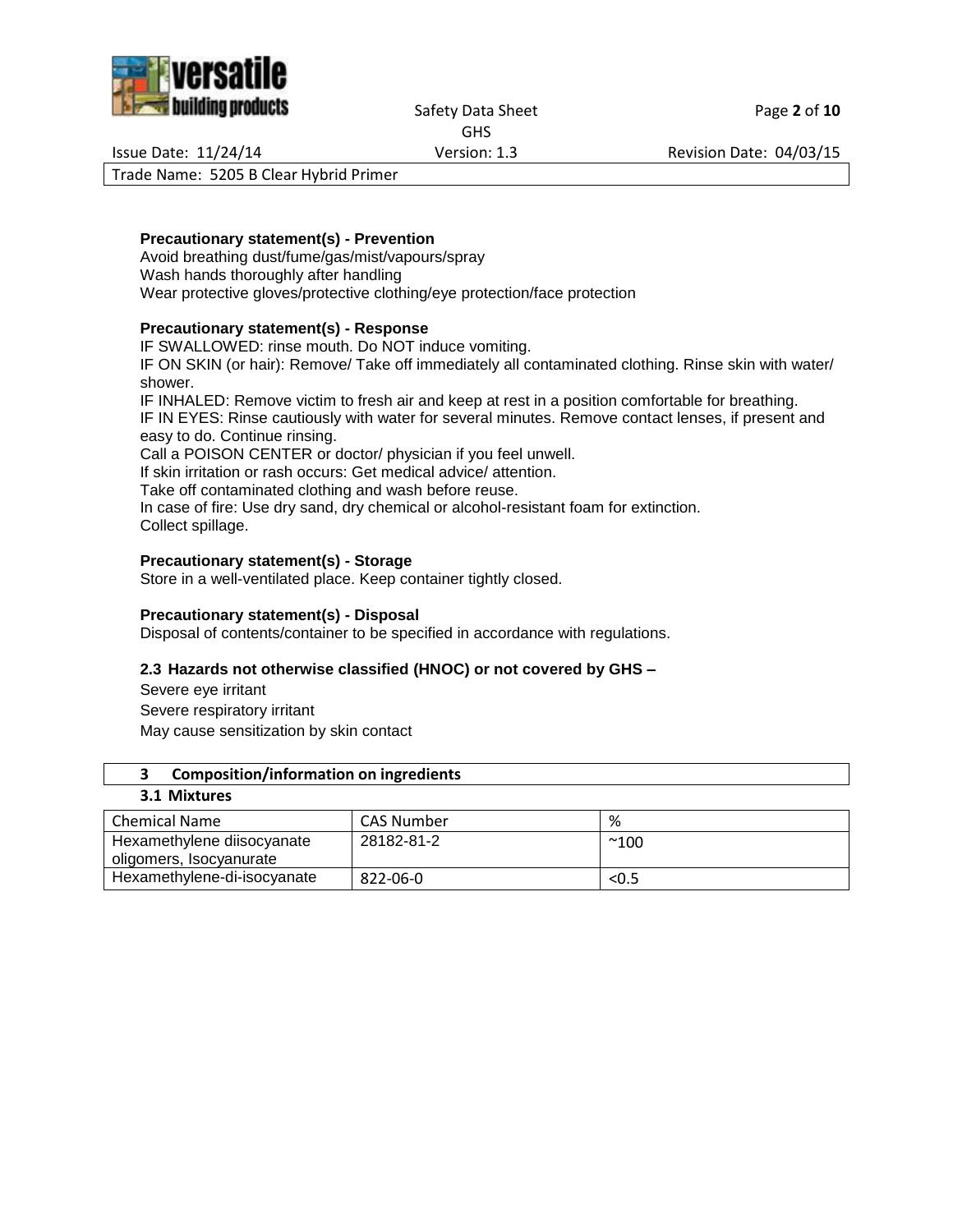

#### Safety Data Sheet Page **3** of **10** GHS

Issue Date: 11/24/14 Version: 1.3 Revision Date: 04/03/15

Trade Name: 5205 B Clear Hybrid Primer

#### **4 First-aid measures**

# **4.1 Description of first aid measures**

## **General advice**

Seek medical advice. If breathing has stopped or is labored, give assisted respirations. Supplemental oxygen may be indicated. If the heart has stopped, trained personnel should begin cardiopulmonary resuscitation immediately.

## **After inhalation:**

If breathed in, move person into fresh air. If not breathing, give artificial respiration. Consult a physician.

## **After skin contact:**

Take off contaminated clothing and shoes immediately. Wash off with soap and plenty of water. Take victim immediately to hospital. Consult a physician.

#### **After eye contact:**

Rinse thoroughly with plenty of water for at least 15 minutes and consult a physician. Continue rinsing eyes during transport to hospital.

#### **After swallowing:**

Do NOT induce vomiting. Never give anything by mouth to an unconscious person. Rinse mouth with water. Consult a physician.

## **4.2 Most important symptoms/effects, acute and delayed:**

Repeated and/or prolonged exposure to low concentrations of vapors and/or aerosols may cause: Sore throat, eye disease, skin disorders, allergies, asthma, and neurological disorders.

## **4.3 Indication of immediate medical attention and special treatment needed**

## **5 Firefighting Measures**

## **5.1 Extinguishing media**

# **Suitable extinguishing media**

Foam, Powders, Carbon dioxide

## **5.2 Special hazards arising from the substance or mixture**

Incomplete combustion may form carbon monoxide. May generate ammonia gas. May generate toxic nitrogen oxide gases. Burning produces noxious and toxic fumes. Downwind personnel must be evacuated.

## **5.3 Advice for firefighters**

Wear self-contained breathing apparatus for firefighting if necessary.

## **5.4 Further information**

Do not allow run-off from firefighting to enter drains or water courses. Fire residues and contaminated fire extinguishing water must be disposed of in accordance with local regulations.

## **6 Accidental release measures**

## **6.1 Personal precautions, protective equipment and emergency procedures**

Use personal protective equipment. Avoid breathing vapours, mist or gas. Ensure adequate ventilation. Remove all sources of ignition. Evacuate personnel to safe areas. Beware of vapours accumulating to form explosive concentrations. Vapours can accumulate in low areas.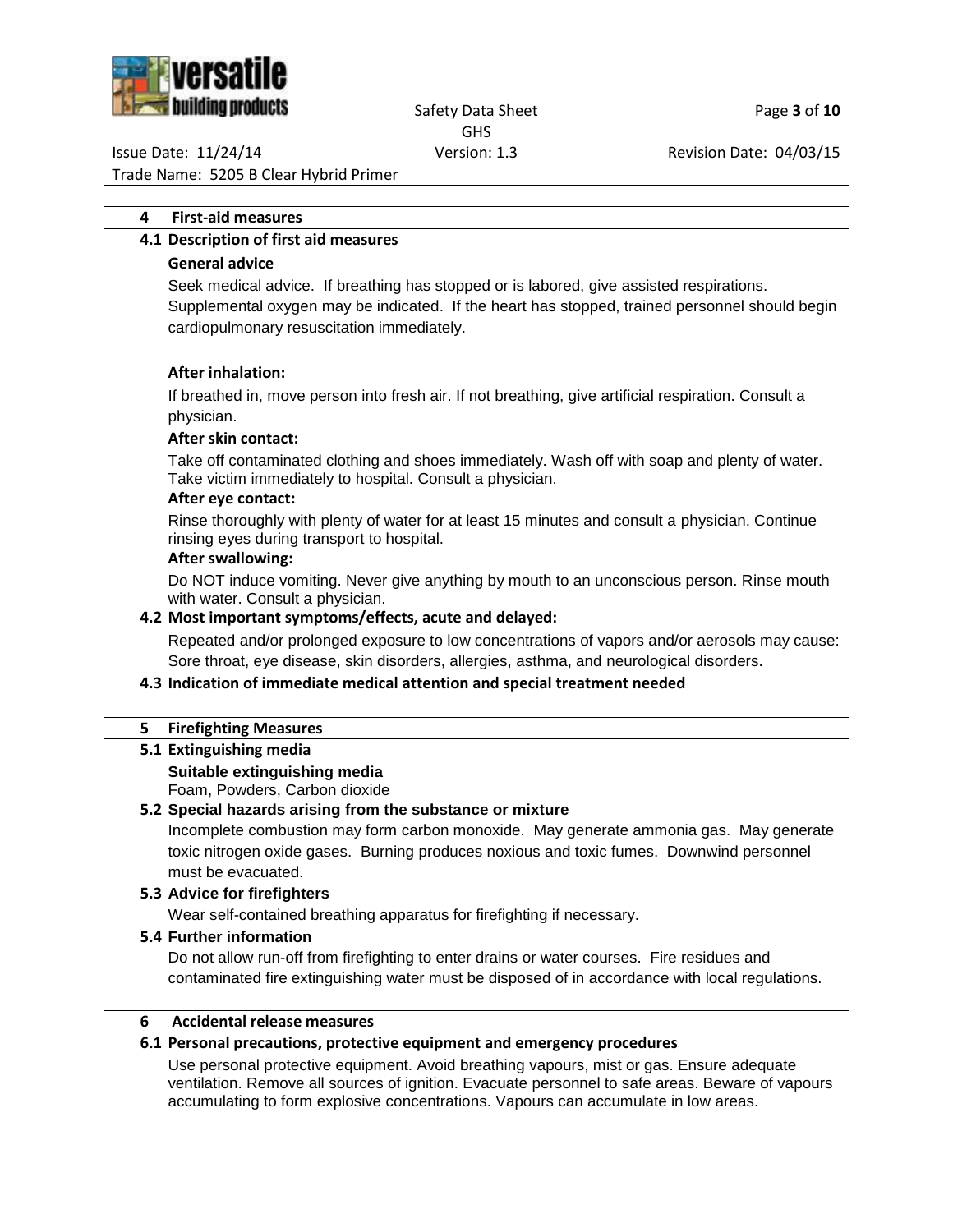

Safety Data Sheet Page 4 of 10 GHS

Issue Date: 11/24/14 Version: 1.3 Revision Date: 04/03/15

Trade Name: 5205 B Clear Hybrid Primer

For personal protection see section 8.

## **6.2 Environmental precautions**

Prevent further leakage or spillage if safe to do so. Do not let product enter drains. Discharge into the environment must be avoided.

## **6.3 Methods and materials for containment and cleaning up**

Soak up with inert absorbent material and dispose of as hazardous waste. Keep in suitable, closed containers for disposal.

## **6.4 Reference to other sections**

For disposal see section 13.

## 7 **Handling and storage**

## **7.1 Precautions for safe handling**

Avoid contact with skin and eyes. Avoid inhalation of vapour or mist. Keep away from sources of ignition - No smoking. Take measures to prevent the buildup of electrostatic charge.

For precautions see section 2.2.

## **7.2 Conditions for safe storage, including any incompatibilities**

Store in cool place. Keep container tightly closed in a dry and well-ventilated place. Containers which are opened must be carefully resealed and kept upright to prevent leakage.

## **7.3 Specific end use(s)**

Apart from the uses mentioned in section 1.2 no other specific uses are stipulated

## 8 **Exposure controls/personal protection**

## 8.1 **Control parameters**

## **Components with workplace control parameters**

| Hexamethylene-di-isocyanate | Threshold Limit Value: ACGIH                          | $0.005$ ppm |
|-----------------------------|-------------------------------------------------------|-------------|
| CAS: 822-06-0               |                                                       |             |
| Hexamethylene-di-isocyanate | National Institute for Occupational Safety and Health |             |
| CAS: 822-06-0               |                                                       |             |

## 8.2 **Exposure controls**

## **Appropriate engineering controls**

Handle in accordance with good industrial hygiene and safety practice. Wash hands before breaks and at the end of workday.

## **Personal protective equipment**

## **Eye/face protection**

Tightly fitting safety goggles. Faceshield (8-inch minimum). Use equipment for eye protection tested and approved under appropriate government standards such as NIOSH (US) or EN 166(EU).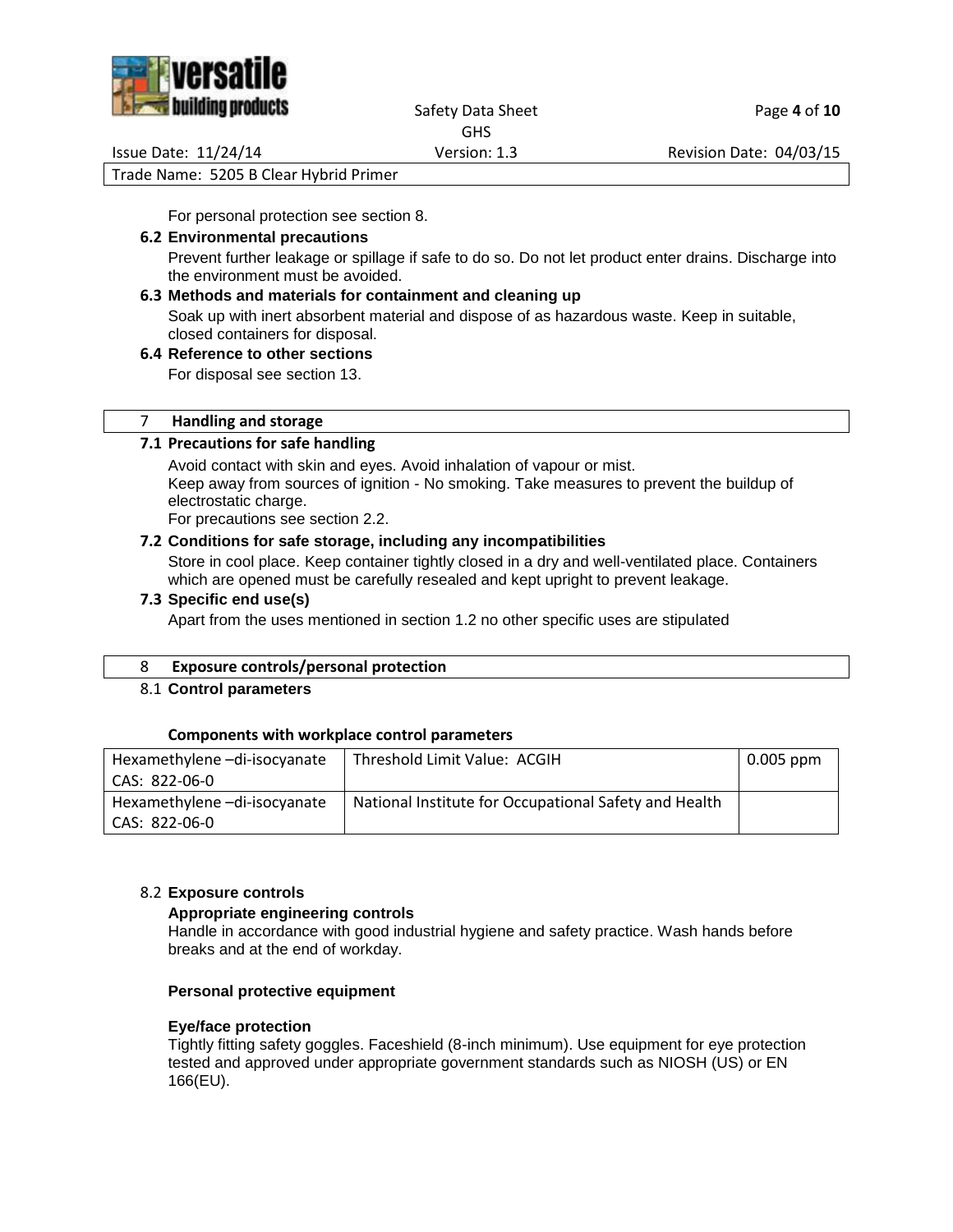

Issue Date: 11/24/14 Version: 1.3 Revision Date: 04/03/15

Trade Name: 5205 B Clear Hybrid Primer

## **Skin protection**

Handle with gloves. Gloves must be inspected prior to use. Use proper glove removal technique (without touching glove's outer surface) to avoid skin contact with this product. Dispose of contaminated gloves after use in accordance with applicable laws and good laboratory practices. Wash and dry hands.

If used in solution, or mixed with other substances, and under conditions which differ from EN 374, contact the supplier of the CE approved gloves. This recommendation is advisory only and must be evaluated by an industrial hygienist and safety officer familiar with the specific situation of anticipated use by our customers. It should not be construed as offering an approval for any specific use scenario.

#### **Body Protection**

Impervious clothing, Flame retardant antistatic protective clothing, The type of protective equipment must be selected according to the concentration and amount of the dangerous substance at the specific workplace.

#### **Respiratory protection**

Where risk assessment shows air-purifying respirators are appropriate use a full-face respirator with multipurpose combination (US) or type ABEK (EN 14387) respirator cartridges as a backup to engineering controls.

If the respirator is the sole means of protection, use a full-face supplied air respirator. Use respirators and components tested and approved under appropriate government standards such as NIOSH (US) or CEN (EU).

#### **Control of environmental exposure**

Prevent further leakage or spillage if safe to do so. Do not let product enter drains.

| 9  | <b>Physical and Chemical Properties</b>                   |                                |  |
|----|-----------------------------------------------------------|--------------------------------|--|
|    | 9.1 Information on basic physical and chemical properties |                                |  |
| a) | Appearance                                                | Form: Clear, viscous liquid    |  |
|    |                                                           | Colour: Colorless              |  |
| b) | Odour                                                     | <b>None</b>                    |  |
|    | <b>Odour Threshold</b>                                    | No data available              |  |
| d) | pH                                                        | No data available              |  |
| e) | Melting point/freezing point                              | No data available              |  |
| f) | Initial boiling point and boiling range                   | >250°C (>482°F)                |  |
| g) | <b>Flash point</b>                                        | 199 °C (390.2 °F) - closed cup |  |
| h) | <b>Evaporation rate</b>                                   | no data available              |  |
| i) | Flammability (solid/gas)                                  | no data available              |  |
| j) | Upper/lower flammability or explosive limits              | no data available              |  |
| k) | Vapour pressure                                           | No data available              |  |
| I) | <b>Vapour density</b>                                     | No data available              |  |
| m) | <b>Relative density</b>                                   | 1.131 g/cm3 at 25°C (77°F)     |  |
| n) | <b>Water solubility</b>                                   | $< 0.1$ g/L                    |  |
| O) | Partition coefficient: n-octanol/water                    | no data available              |  |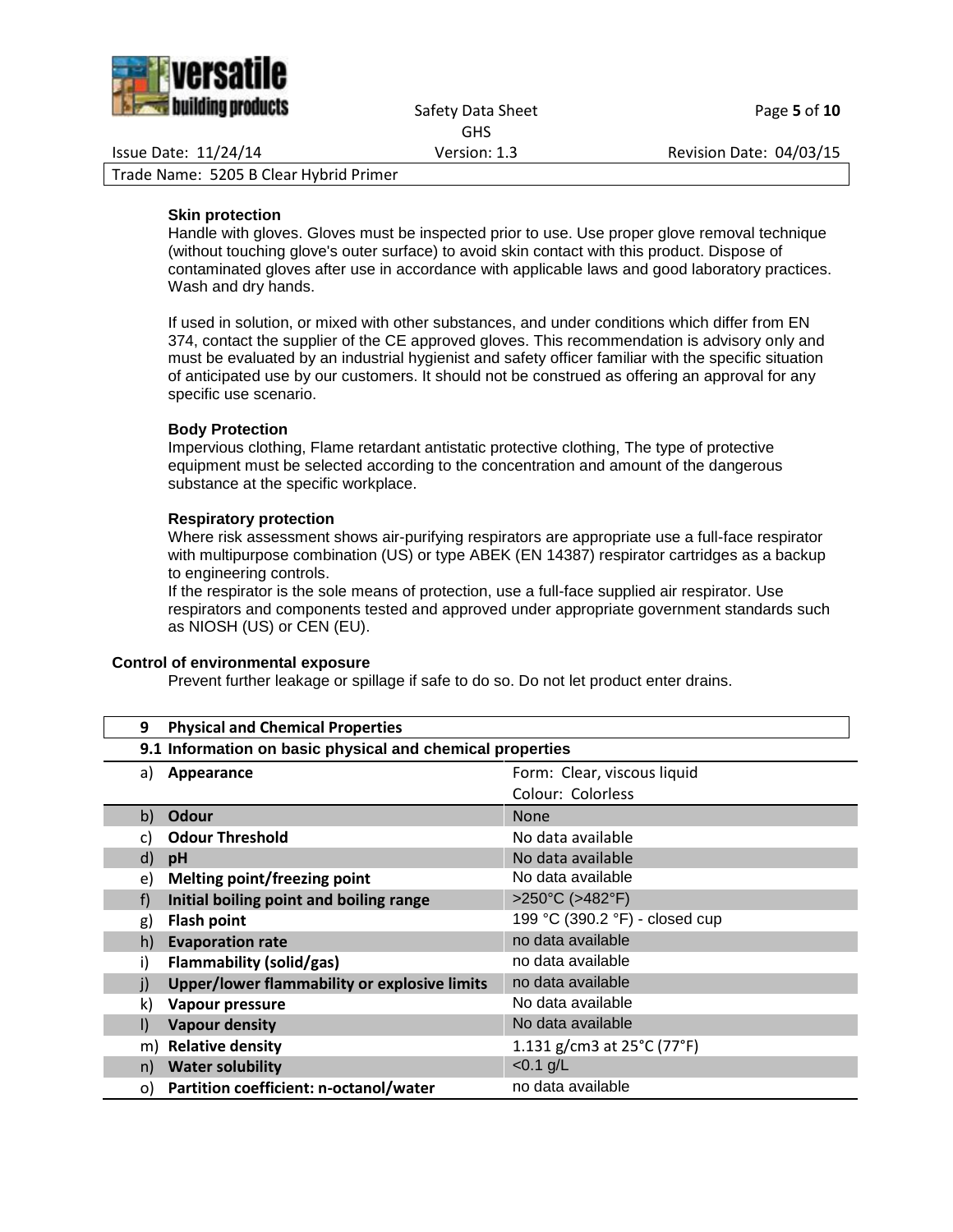

## Safety Data Sheet Page 6 of 10 GHS

Issue Date: 11/24/14 Version: 1.3 Revision Date: 04/03/15

Trade Name: 5205 B Clear Hybrid Primer

| p) | <b>Auto-ignition temperature</b> | no data available       |
|----|----------------------------------|-------------------------|
| a) | <b>Decomposition temperature</b> | no data available       |
|    | <b>Viscosity</b>                 | 400-600 CPS 25°C (77°F) |
| S) | <b>Explosive properties</b>      | no data available       |
| t) | <b>Oxidizing properties</b>      | no data available       |
| u) | VOC, g/L                         | $0$ g/L                 |

# **9.2 Other safety information**

No data available

| 10 | <b>Stability and reactivity</b>                                                              |
|----|----------------------------------------------------------------------------------------------|
|    | 10.1 Control parameters                                                                      |
|    | No data available                                                                            |
|    | 10.2 Chemical stability                                                                      |
|    | Stable under recommended storage conditions.                                                 |
|    | 10.3 Possibility of hazardous reactions                                                      |
|    | No data available                                                                            |
|    | 10.4 Conditions to avoid                                                                     |
|    | Heat, flames, sparks, and oxidizing agents.                                                  |
|    | 10.5 Incompatible materials                                                                  |
|    | Reactive metals (Sodium, Calcium, Zinc, etc.)                                                |
|    | Materials reactive with hydroxyl compounds                                                   |
|    | Organic acids (acetic acid, citric acid, etc.)                                               |
|    | Mineral acids                                                                                |
|    | Sodium hypochlorite                                                                          |
|    | Product slowly corrodes copper, aluminum, zince, and galvanized surfaces.                    |
|    | Reaction with peroxides may result in violent decomposition of peroxide possibly creating an |
|    | explosion                                                                                    |
|    | Oxidizing agents                                                                             |
|    | 10.6 Hazardous decomposition products                                                        |
|    | Nitric acid                                                                                  |
|    | Ammonia<br>Nitrogen oxides (NOx)                                                             |
|    | Nitrogen oxide can react with water vapors to form corrosive nitric acid                     |
|    | Carbon monoxide                                                                              |
|    | Carbon dioxide (CO2)                                                                         |
|    | Aldehydes                                                                                    |
|    | Flammable hydrocarbon fragments                                                              |
|    | In the event of fire: see section 5                                                          |
|    |                                                                                              |
|    | 11 Toxicological Information                                                                 |

# **11.1 Information on likely routes of exposure**

| <b>Effects on Eye</b>  | Causes eye irritation  |
|------------------------|------------------------|
| <b>Effects on Skin</b> | Causes skin irritation |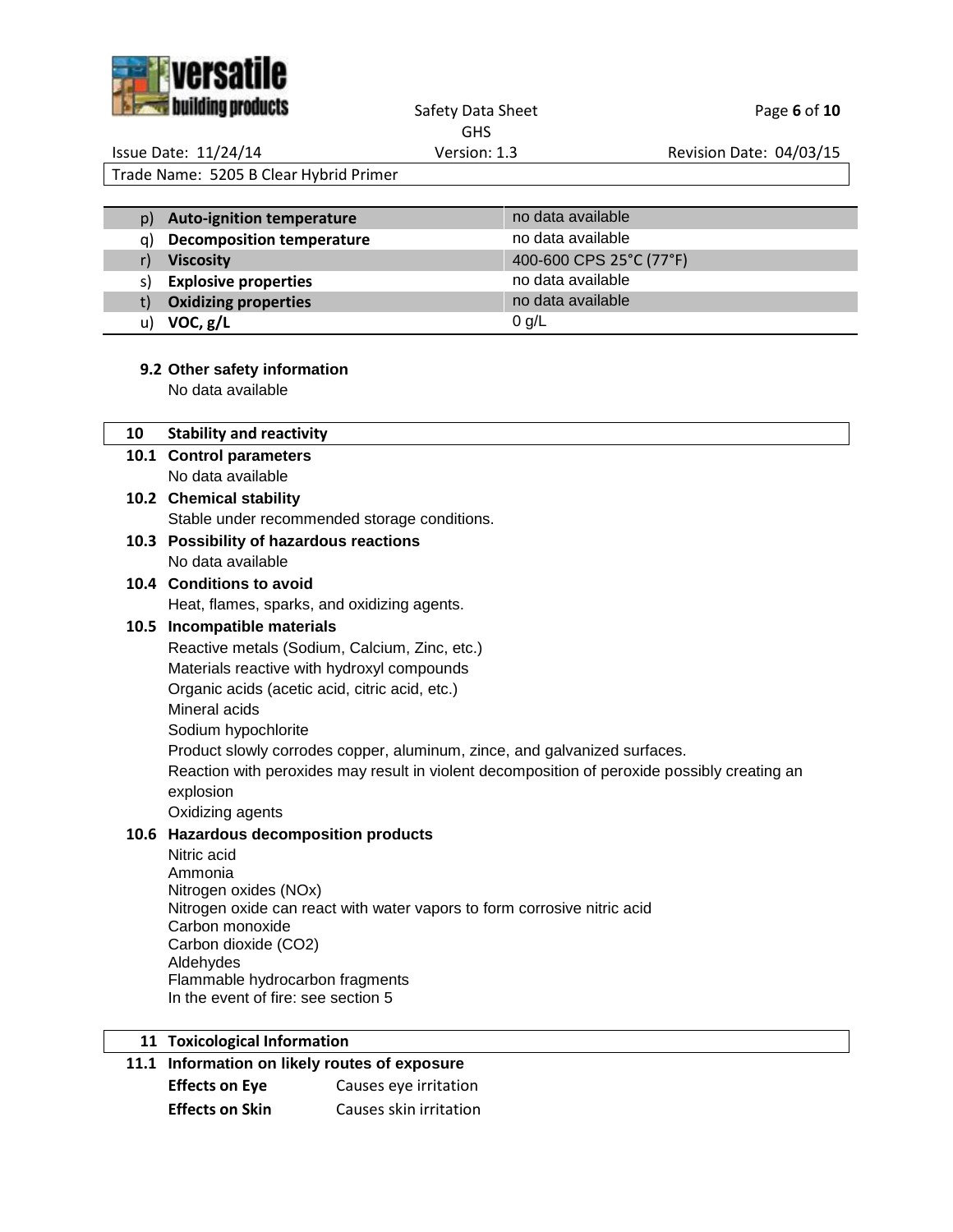



Safety Data Sheet Page **7** of 10 GHS

Issue Date: 11/24/14 Version: 1.3 Revision Date: 04/03/15

Trade Name: 5205 B Clear Hybrid Primer

| <b>Inhalation Effects</b> | No data available |
|---------------------------|-------------------|
| <b>Ingestion Effects</b>  | No data available |

## **11.2 Information on physical, chemical and toxicological effects**

**Symptoms** Causes eye irritation. Causes skin irritation. Stomach ache, nausea, vomiting, dullness, vision disorder, and blindness.

**11.3 Delayed and immediate effects as well as chronic effects from short and long-term exposure**

| Skin sensitizer   |
|-------------------|
| No data available |
| No data available |
| No data available |
| No data available |
| No data available |
|                   |

**11.4 Numerical measures of toxicity – Product Not determined**

#### **Additional Information**

To the best of our knowledge, the chemical, physical, and toxicological properties have not been thoroughly investigated.

## **12 Ecological information**

**12.1 Aquatic Toxicity**

No data available

## **12.2 Persistence and degradability**

No data available

- **12.3 Bioaccumulative potential** No data available
- **12.4 Mobility in soil**

No data available

## **12.5 Results of PBT and vPvB assessment**

PBT/vPvB assessment not available as chemical safety assessment not required/not conducted

## **12.6 Other adverse effects**

An environmental hazard cannot be excluded in the event of unprofessional handling or disposal. Very toxic to aquatic life with long lasting effects.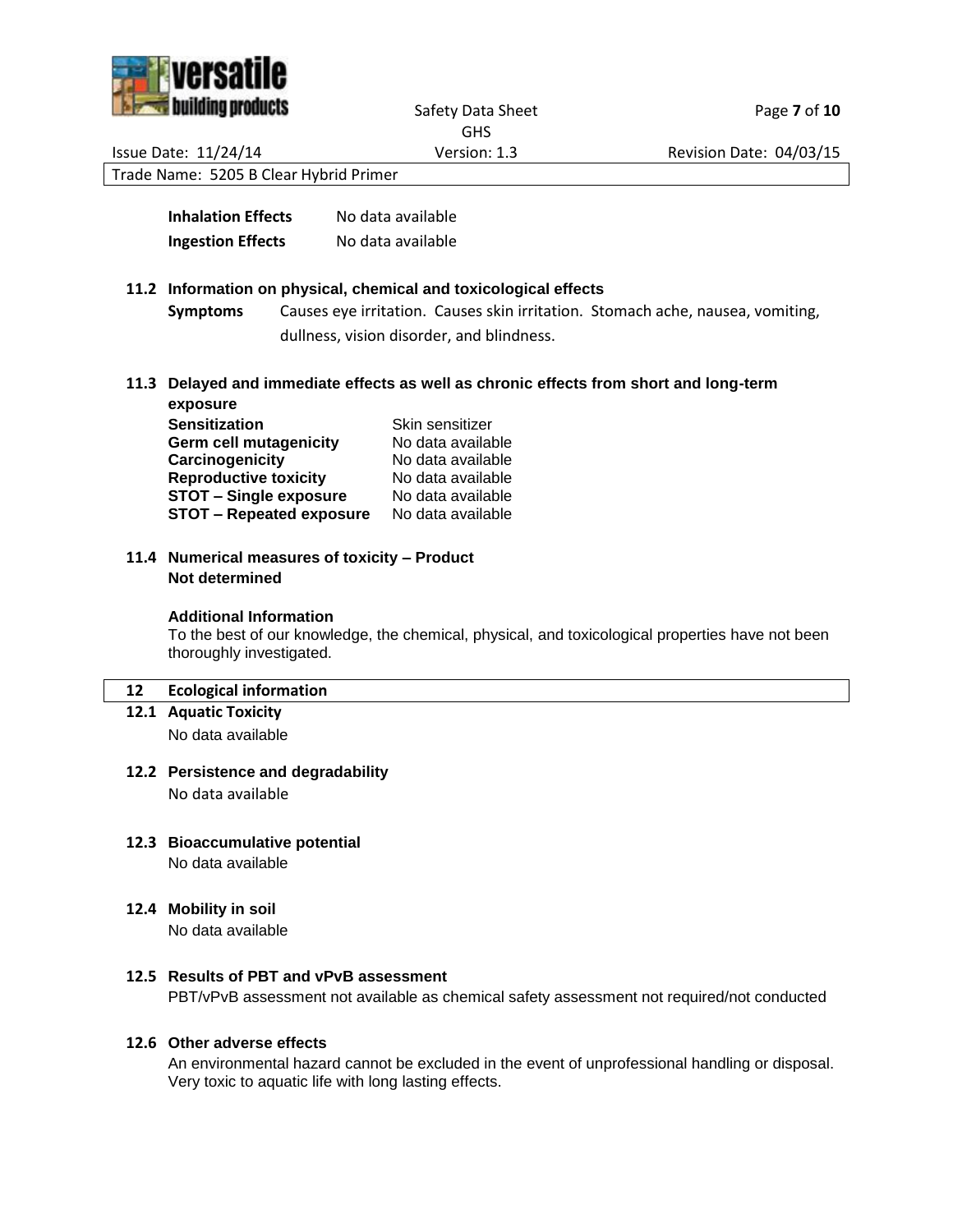

Safety Data Sheet Page 8 of 10 GHS

Issue Date: 11/24/14 Version: 1.3 Revision Date: 04/03/15

Trade Name: 5205 B Clear Hybrid Primer

# **13 Disposal considerations**

# 13.1 **Waste treatment methods**

# **Product**

Contact supplier if guidance is required.

# **Contaminated packaging**

Dispose of container and unused contents in accordance with federal, state, and local requirements.

# **14 Transport information**

**DOT (US)** Not Dangerous Goods

**IMDG**

Not Dangerous Goods

## **IATA**

Not Dangerous Goods

## **15 Regulatory information**

## **United States Regulatory Information**

## **TSCA 8 (b) Inventory Status**

All Components are listed or exempt from listing on the Toxic Substances Control Act Inventory.

## **TSCA 12 (b) Export Notification**

None above reporting de minimus

## **SARA 302 Components**

SARA 302: No chemicals in this material are subject to the reporting requirements of SARA Title III, Section 302.

## **SARA 313 Components**

SARA 313: This material does not contain any chemical components with known CAS numbers that exceed the threshold (De Minimis) reporting levels established by SARA Title III, Section 313.

## **SARA 311/312 Hazards**

| Acute health hazard               | Yes |
|-----------------------------------|-----|
| Chronic health hazard             | N٥  |
| Fire hazard                       | N٥  |
| Sudden release of pressure hazard | N٥  |
| Reactive hazard                   | N٥  |
|                                   |     |

## **California Prop. 65 Components**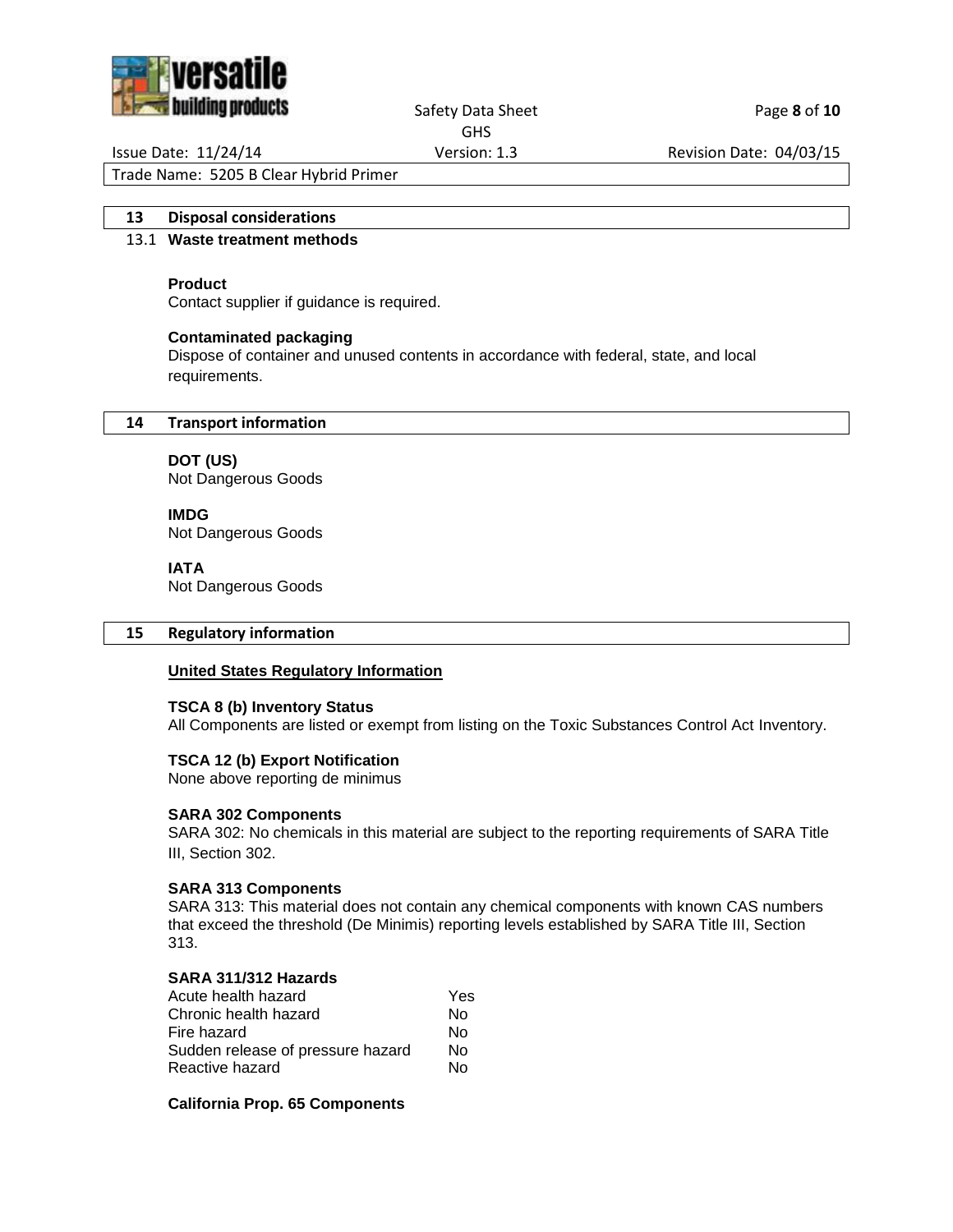

#### Safety Data Sheet Page 9 of 10 GHS

Issue Date: 11/24/14 Version: 1.3 Revision Date: 04/03/15

Trade Name: 5205 B Clear Hybrid Primer

This product does not contain any chemicals known to State of California to cause cancer, birth defects, or any other reproductive harm.

## **Canada Regulatory Information**

## **CEPA DSL/NDSL Status:**

All components are listed on or are exempt from listing on the Domestic Substances List.

## **16 Other information**

Issue Date: 24-Nov-2014 Revision Date: 03-Apr-2015 Revision Note: Update Information

## **HMIS Rating**

| Health Hazard:   | 2 |  |
|------------------|---|--|
| Flammability:    | 1 |  |
| Physical Hazard: | O |  |

## **NFPA Rating**

| Health Hazard:            | 2 |
|---------------------------|---|
| Fire Hazard:              | 1 |
| <b>Reactivity Hazard:</b> | O |

## **Disclaimer:**

THIS MATERIAL SAFETY DATA SHEET (SDS) WAS PREPARED IN ACCORDANCE WITH 29 CFR 1910.1200 BY VERSATILE BUILDING PRODUCTS. VERSATILE BUILDING PRODUCTS DOES NOT ASSUME ANY LIABILITY ARISING OUT OF PRODUCT USE BY OTHERS. THE INFORMATION, RECOMMENDATIONS, AND SUGGESTIONS PRESENTED IN THIS SDS ARE BASED UPON TEST RESULTS AND DATA BELIEVED TO BE RELIABLE. THE END USER OF THE PRODUCT HAS THE RESPONSIBILITY FOR EVALUATING THE ADEQUACY OF THE DATA UNDER THE CONDITIONS OF USE, DETERMINING THE SAFETY, TOXICITY AND SUITABILITY OF THE PRODUCT UNDER THESE CONDITIONS, AND OBTAINING ADDITIONAL OR CLARIFYING INFORMATION WHERE UNCERTAINTY EXISTS. NO GUARANTEE EXPRESSED OR IMPLIED IS MADE AS TO THE EFFECTS OF SUCH USE, THE RESULTS TO BE OBTAINED, OR THE SAFETY AND TOXICITY OF THE PRODUCT IN ANY SPECIFIC APPLICATION. FURTHERMORE, THE INFORMATION HEREIN IS NOT REPRESENTED AS ABSOLUTELY COMPLETE, SINCE IT IS NOT PRACTICABLE TO PROVIDE ALL THE SCIENTIFIC AND STUDY INFORMATION IN THE FORMAT OF THIS DOCUMENT, PLUS ADDITIONAL INFORMATION